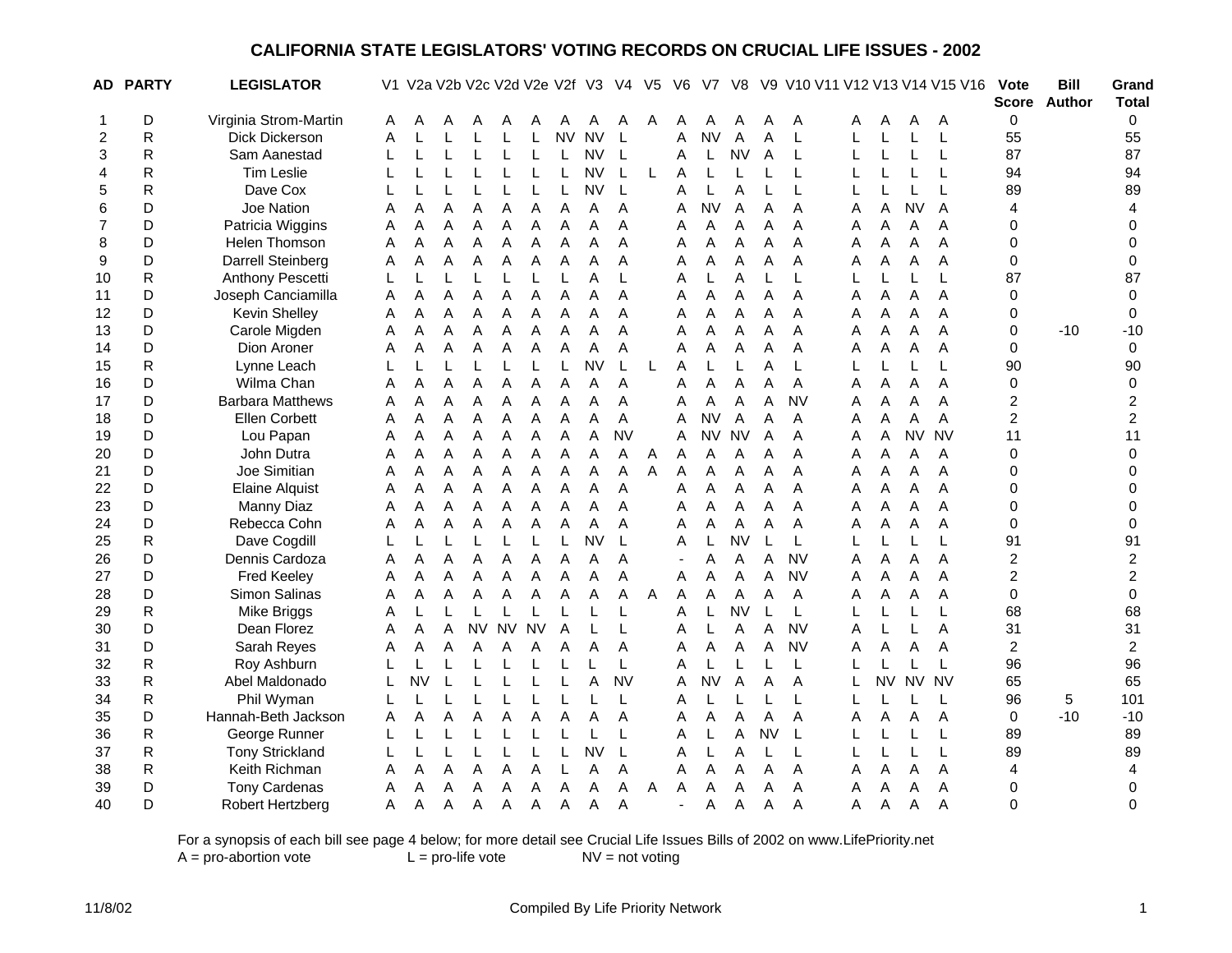|    | <b>AD PARTY</b> | <b>LEGISLATOR</b>      |   | V1 V2a V2b V2c V2d V2e V2f V3 |             |           |           |           |           |           | V4        | V5 | V6             | V7        | V8        | V9          |             |           |           |             | V10 V11 V12 V13 V14 V15 V16 | <b>Vote</b>    | <b>Bill</b><br>Score Author | Grand<br><b>Total</b>   |
|----|-----------------|------------------------|---|-------------------------------|-------------|-----------|-----------|-----------|-----------|-----------|-----------|----|----------------|-----------|-----------|-------------|-------------|-----------|-----------|-------------|-----------------------------|----------------|-----------------------------|-------------------------|
| 41 | D               | Fran Pavley            | A | Α                             | A           |           |           |           |           |           | A         |    | Α              | A         | <b>NV</b> | A           | A           | A         | A         | A           | A                           | $\overline{c}$ |                             | 2                       |
| 42 | D               | Paul Koretz            | A | A                             | A           | A         | A         | А         | A         | Α         | A         |    | A              | A         | A         | A           | A           | A         | Α         | Α           | A                           | 0              |                             | $\mathbf{0}$            |
| 43 | D               | Dario Frommer          | A | Α                             | Α           | Α         | Α         | Α         | Α         | Α         | Α         |    | Α              | Α         | Α         | Α           | Α           | Α         | Α         | Α           | Α                           | 0              |                             | $\Omega$                |
| 44 | D               | Carol Liu              | Α | Α                             | Α           | Α         | Α         | A         | Α         | Α         | Α         | A  | Α              | Α         | Α         | A           | Α           | Α         | Α         | Α           | A                           | 0              |                             | 0                       |
| 45 | D               | Jackie Goldberg        | Α | A                             | A           | A         | A         | Α         | A         | Α         | A         |    | Α              | Α         | A         | A           | A           | A         | A         | A           | A                           | 0              |                             | 0                       |
| 46 | D               | Gil Cedillo            | Α | <b>NV</b>                     | <b>NV</b>   | <b>NV</b> | <b>NV</b> | <b>NV</b> | <b>NV</b> | Α         | <b>NV</b> |    | $\blacksquare$ | Α         | Α         | Α           | <b>NV</b>   | Α         | Α         | А           | A                           | 19             |                             | 19                      |
| 47 | D               | Herb Wesson            | Α | Α                             | Α           | Α         | Α         | Α         | Α         | Α         | Α         |    | Α              | Α         | Α         | A           | A           | Α         | Α         | Α           | A                           | 0              |                             | 0                       |
| 48 | D               | Roderick Wright        | Α | А                             | Α           | Α         | Α         | Α         | Α         | Α         | Α         |    | Α              | A         | A         | A           | Α           | Α         | Α         | Α           | A                           | 0              |                             | 0                       |
| 49 | D               | Judy Chu               | A | Α                             | A           | A         | Α         | Α         | A         | A         | Α         | A  | Α              | Α         | A         | A           | A           | A         | A         | A           | A                           | 0              |                             | 0                       |
| 50 | D               | Marco Firebaugh        | A | A                             | A           | A         | A         | A         | A         | Α         | A         |    | Α              | Α         | Α         | A           | <b>NV</b>   | A         | Α         | A           | A                           | $\overline{c}$ |                             | $\overline{c}$          |
| 51 | D               | Jerome Horton          | A | A                             | A           |           | NV NV NV  |           | A         | Α         | <b>NV</b> |    | Α              | Α         | A         | A           | A           | A         | Α         | Α           | A                           | 9              |                             | 9                       |
| 52 | D               | Carl Washington        | Α | <b>NV</b>                     | <b>NV</b>   | <b>NV</b> | <b>NV</b> | <b>NV</b> | A         | Α         | <b>NV</b> |    | Α              | Α         | A         | A           | A           | <b>NV</b> | Α         | A           | A                           | 15             |                             | 15                      |
| 53 | D               | George Nakano          | Α | Α                             | Α           | A         | Α         | Α         | Α         | Α         | Α         | Α  | Α              | A         | Α         | A           | Α           | Α         | Α         | A           | A                           | 0              |                             | 0                       |
| 54 | D               | Alan Lowenthal         | Α | Α                             | Α           | Α         | Α         | Α         | A         | Α         | Α         |    | Α              | Α         | Α         | A           | Α           | Α         | Α         | Α           | A                           | 0              |                             | 0                       |
| 55 | D               | Jenny Oropeza          | Α | Α                             | Α           | A         | Α         | Α         | Α         | Α         | A         | Α  | Α              | Α         | Α         | <b>NV</b>   | A           | Α         | Α         | A           | A                           | $\overline{2}$ |                             | $\overline{c}$          |
| 56 | D               | Sally Havice           | A | <b>NV</b>                     | <b>NV</b>   | <b>NV</b> | <b>NV</b> | <b>NV</b> | A         | Α         | <b>NV</b> |    | $\blacksquare$ | L         | A         | A           | A           | <b>NV</b> | L         | L           | L                           | 35             |                             | 35                      |
| 57 | D               | <b>Edward Chavez</b>   | A | A                             | A           | A         | Α         | Α         | A         | A         | A         |    | A              | A         | A         | A           | A           | Α         | Α         | A           | A                           | $\mathbf 0$    |                             | $\pmb{0}$               |
| 58 | D               | <b>Thomas Calderon</b> | A | A                             | A           | A         | A         | Α         | A         | A         | A         |    | $\sim$         | Α         | Α         | A           | A           | <b>NV</b> | A         | A           | A                           | $\overline{2}$ |                             | $\overline{c}$          |
| 59 | ${\sf R}$       | Dennis Mountjoy        |   |                               | L           |           |           |           |           | L         |           | L  | $\sim$         | L         | L         | $\mathsf L$ | L           |           |           | L           | L                           | 100            | 5                           | 105                     |
| 60 | R               | <b>Robert Pacheco</b>  |   |                               | L           |           | L         | L         | L         | <b>NV</b> | L         |    | Α              | L         | A         | A           | L           |           | L         | L           | L                           | 85             |                             | 85                      |
| 61 | D               | Gloria McLeod          | A | A                             | Α           | A         | Α         | Α         | Α         | Α         | A         |    | Α              | Α         | A         | A           | A           | Α         | Α         | A           | A                           | 0              |                             | 0                       |
| 62 | D               | John Longville         | Α | A                             | A           | A         | A         | Α         | A         | A         | A         | Α  | Α              | Α         | Α         | A           | Α           | Α         | Α         | Α           | A                           | 0              |                             | 0                       |
| 63 | ${\sf R}$       | <b>Bill Leonard</b>    |   | <b>NV</b>                     | L           |           |           |           |           | <b>NV</b> | L         |    | Α              | L         | A         |             | L           |           |           | L           | L                           | 87             |                             | 87                      |
| 64 | $\mathsf R$     | Rod Pacheco            |   |                               |             |           |           |           |           | Α         | L         | L  | Α              | L         | <b>NV</b> | L           | L           | <b>NV</b> | L         | L           | L                           | 88             |                             | 88                      |
| 65 | ${\sf R}$       | Russ Bogh              |   |                               |             |           |           |           |           |           |           |    | A              | L         | <b>NV</b> | L           | L           |           |           | L           | L                           | 93             |                             | 93                      |
| 66 | R               | Dennis Hollingsworth   |   |                               |             |           |           |           |           |           |           | L  | A              | L         | L         |             | L           |           |           |             | L                           | 96             | 5                           | 101                     |
| 67 | $\mathsf R$     | Tom Harman             |   |                               |             |           |           |           |           | <b>NV</b> | L         |    | Α              | L         | <b>NV</b> |             | L           | <b>NV</b> | L         | <b>NV</b>   | $\mathsf{L}$                | 87             |                             | 87                      |
| 68 | $\mathsf R$     | Ken Maddox             |   |                               |             |           |           |           |           | <b>NV</b> | L         |    | Α              | L         | <b>NV</b> |             | $\mathsf L$ |           |           |             | L                           | 91             |                             | 91                      |
| 69 | D               | Lou Correa             | A | <b>NV</b>                     | <b>NV</b>   | A         | <b>NV</b> | Α         | A         | Α         | <b>NV</b> |    | Α              | Α         | Α         | Α           | Α           | Α         | Α         | А           | Α                           | 9              |                             | 9                       |
| 70 | $\mathsf R$     | John Campbell          |   |                               |             |           |           |           |           | <b>NV</b> | L         |    | Α              | L         | Α         | A           | $\mathsf L$ |           |           |             | L                           | 85             |                             | 85                      |
| 71 | $\mathsf R$     | <b>Bill Campbell</b>   |   |                               |             |           |           |           |           |           | L         |    | Α              | L         |           |             | L           |           |           | L           | L                           | 96             | 5                           | 101                     |
| 72 | R               | Lynn Daucher           |   | Α                             | Α           | <b>NV</b> | L         |           |           | Α         | Α         |    | Α              | <b>NV</b> | A         | A           | Α           | Α         | Α         | A           | A                           | 43             | $-5$                        | 38                      |
| 73 | $\mathsf R$     | Patricia Bates         |   |                               |             |           |           |           | L         | <b>NV</b> | <b>NV</b> | L  | Α              | L         | A         | <b>NV</b>   | L           |           | L         | L           | L                           | 85             |                             | 85                      |
| 74 | $\mathsf R$     | Mark Wyland            |   |                               | $\mathsf L$ |           |           |           |           | <b>NV</b> | L         |    | A              | L         | L         | <b>NV</b>   | <b>NV</b>   |           |           | $\mathsf L$ | L                           | 89             |                             | 89                      |
| 75 | R               | <b>Charlene Zettel</b> |   | A                             | L           | <b>NV</b> | L         |           |           | A         | L         |    | Α              | <b>NV</b> | A         | A           | A           | A         | <b>NV</b> | <b>NV</b>   | <b>NV</b>                   | 58             |                             | 58                      |
| 76 | D               | <b>Christine Kehoe</b> | Α | Α                             | Α           | Α         | Α         | Α         | Α         | Α         | Α         | Α  | Α              | Α         | A         | A           | Α           | Α         | A         | Α           | Α                           | $\mathbf 0$    |                             | $\mathbf 0$             |
| 77 | R               | Jay La Suer            | L | L                             | L           | L         | L         | L         | L         | <b>NV</b> | L         | L  |                | L         | L         | L           | L           | L         | L         | L           | L                           | 98             | 10                          | 108                     |
| 78 | D               | <b>Howard Wayne</b>    | Α | Α                             | Α           | Α         | Α         | Α         | Α         | Α         | Α         |    |                | Α         | <b>NV</b> | A           | Α           | A         | Α         | A           | A                           | 2              |                             | $\overline{\mathbf{c}}$ |
| 79 | D               | Juan Vargas            | Α | Α                             | A           | A         | Α         | А         | Α         | Α         | Α         | Α  | Α              | Α         | Α         | Α           | Α           | Α         | Α         | Α           | Α                           | $\mathbf 0$    |                             | 0                       |
| 80 | R               | Dave Kelley            | A |                               | L           |           |           |           | <b>NV</b> | Α         | L         |    | Α              | L         | A         |             | L           | L         |           |             | L                           | 60             |                             | 60                      |

For a synopsis of each bill see page 4 below; for more detail see Crucial Life Issues Bills of 2002 on www.LifePriority.net  $A = pro$ -abortion vote  $L = pro$ -life vote  $NV = not$  voting  $A = pro-abortion vote$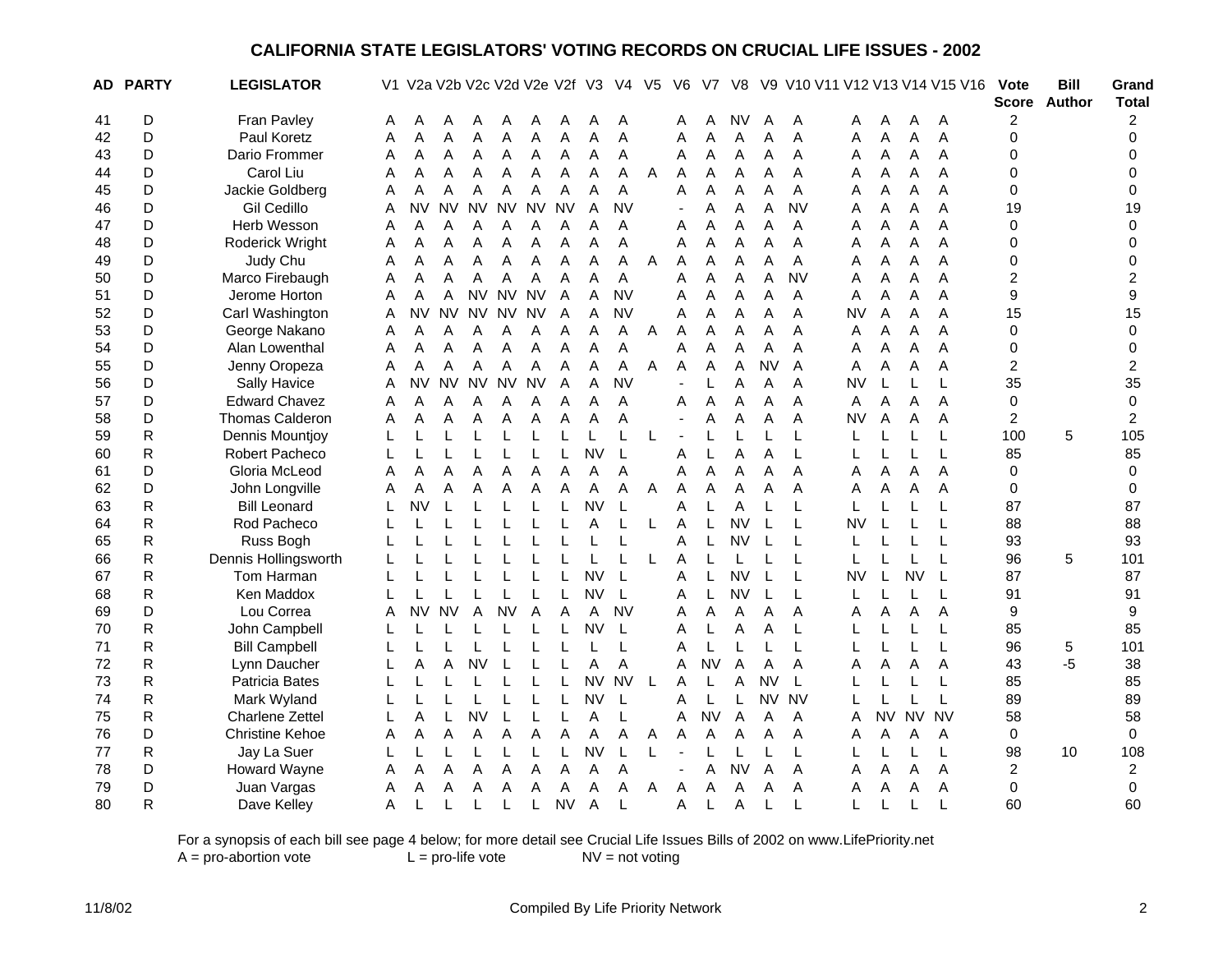|              | SD PARTY     | <b>LEGISLATOR</b>      |           | V1 V2a V2b V2c V2d V2e V2f V3 |           |           | V4 V5     | V6        | V7        | V8 |           |           |           |           |                |                |                | V9 V10 V11 V12 V13 V14 V15 V16 | Vote        | <b>Bill</b><br>Score Author | Grand<br><b>Total</b> |
|--------------|--------------|------------------------|-----------|-------------------------------|-----------|-----------|-----------|-----------|-----------|----|-----------|-----------|-----------|-----------|----------------|----------------|----------------|--------------------------------|-------------|-----------------------------|-----------------------|
| $\mathbf{1}$ | R            | <b>Thomas Oller</b>    | L         |                               | L         | <b>NV</b> | L         | A         | L         |    |           |           |           |           |                |                |                |                                | 91          |                             | 91                    |
| 2            | D            | <b>Wesley Chesbro</b>  | Α         |                               | A         | Α         | A         | Α         | A         |    | A         | A         | Α         | Α         | Α              | Α              | A              |                                | $\mathbf 0$ |                             | $\mathbf 0$           |
| 3            | D            | John Burton            | Α         |                               | Α         | Α         | A         | Α         | Α         |    | Α         |           | A         | Α         | Α              | Α              | A              | <b>NV</b>                      | 9           |                             | 9                     |
| 4            | R            | Maurice Johannessen    | Α         |                               | Α         | <b>NV</b> | L         | Α         | L         |    | <b>NV</b> | <b>NV</b> | Α         | <b>NV</b> | L              | L              | <b>NV</b>      |                                | 41          |                             | 41                    |
| 5            | D            | Michael Machado        | Α         |                               | Α         | Α         | A         | Α         | Α         |    | Α         | A         | A         | Α         | Α              | A              | Α              |                                | 0           |                             | 0                     |
| 6            | D            | Deborah Ortiz          | Α         |                               | A         | Α         | Α         | Α         | Α         |    | Α         | Α         | Α         | Α         | Α              | A              | Α              |                                | 0           | $-20$                       | $-20$                 |
| 7            | D            | Tom Torlakson          | Α         |                               | A         | Α         | A         | Α         | A         |    | Α         | A         | A         | A         | <b>NV</b>      | <b>NV</b>      | A              |                                | 6           |                             | 6                     |
| 8            | D            | Jackie Speier          | Α         |                               | A         | Α         | A         | A         | <b>NV</b> |    | Α         | Α         | Α         | Α         | $\overline{A}$ | Α              | A              |                                | 3           |                             | 3                     |
| 9            | D            | Don Perata             | Α         |                               | A         | <b>NV</b> | A         | Α         | Α         |    | Α         | <b>NV</b> | A         | A         | A              | A              | A              |                                | 6           |                             | 6                     |
| 10           | D            | Liz Figueroa           | Α         |                               | A         | Α         | A         | Α         | Α         |    | Α         | Α         | Α         | Α         | $\overline{A}$ | Α              | A              |                                | 0           | $-10$                       | $-10$                 |
| 11           | D            | <b>Byron Sher</b>      | Α         |                               | Α         | Α         | A         | Α         | Α         |    | Α         | Α         | Α         | Α         | A              | Α              | Α              |                                | $\Omega$    |                             | $\mathbf 0$           |
| 12           | $\mathsf R$  | <b>Dick Monteith</b>   | L         |                               | L         | <b>NV</b> | L         | Α         | L         |    | L         |           |           | L         | L              | L              | L              |                                | 91          |                             | 91                    |
| 13           | D            | John Vasconcellos      | Α         |                               | Α         | Α         | A         | Α         | A         |    | <b>NV</b> | L         | Α         | <b>NV</b> | A              | A              | Α              |                                | 13          |                             | 13                    |
| 14           | $\mathsf{R}$ | Charles Poochigian     | L         |                               |           | <b>NV</b> | L         | A         | L         |    |           |           |           |           |                |                | $\mathsf{L}$   |                                | 91          |                             | 91                    |
| 15           | R            | <b>Bruce McPherson</b> | L         |                               |           | Α         | A         | A         | <b>NV</b> |    | Α         | A         | L         | A         | <b>NV</b>      | <b>NV</b>      | $\mathsf{L}$   |                                | 53          |                             | 53                    |
| 16           | D            | Jim Costa              | Α         |                               | A         | Α         | A         | A         | <b>NV</b> |    | A         | A         | A         | Α         | $\mathsf{A}$   | Α              | A              |                                | 3           |                             | 3                     |
| 17           | $\mathsf R$  | William Knight         | L         |                               | NV        | <b>NV</b> | L         | A         | <b>NV</b> |    | NV        | <b>NV</b> | <b>NV</b> | L         | <b>NV</b>      | <b>NV</b>      | L              | -L                             | 71          |                             | 71                    |
| 18           | D            | Jack O'Connell         | Α         |                               | Α         | Α         | A         | Α         | A         |    | Α         | A         | A         | Α         | Α              | Α              | A              |                                | 0           |                             | 0                     |
| 19           | ${\sf R}$    | <b>Tom McClintock</b>  | L         |                               |           | <b>NV</b> | L         | Α         | <b>NV</b> |    | Α         | <b>NV</b> |           | L         | L              | L              | L              |                                | 78          |                             | 78                    |
| 20           | D            | <b>Richard Alarcon</b> | Α         |                               | A         | Α         | A         | Α         | Α         |    | Α         | A         | A         | A         | A              | Α              | A              |                                | 0           |                             | 0                     |
| 21           | D            | <b>Jack Scott</b>      | Α         |                               | Α         | Α         | A         | Α         | A         |    | Α         | Α         | A         | A         | A              | A              | A              |                                | 0           |                             | 0                     |
| 22           | D            | <b>Richard Polanco</b> | Α         |                               | Α         | NV        | A         | Α         | A         |    | Α         | <b>NV</b> | A         | A         | A              | A              | A              |                                | 6           |                             | 6                     |
| 23           | D            | Shiela Kuehl           | Α         |                               | Α         | Α         | A         | Α         | Α         |    | A         | A         | A         | Α         | $\mathsf{A}$   | A              | A              |                                | 0           | $-10$                       | $-10$                 |
| 24           | D            | Gloria Romero          | Α         |                               | A         | А         | A         | A         | A         |    | Α         | A         | A         | A         | Α              | Α              | A              | Α                              | 0           |                             | 0                     |
| 25           | D            | <b>Edward Vincent</b>  | Α         |                               | <b>NV</b> | <b>NV</b> | <b>NV</b> | <b>NV</b> | <b>NV</b> |    | NV        | A         | <b>NV</b> |           | NV NV          | <b>NV</b>      | <b>NV</b>      |                                | 34          |                             | 34                    |
| 26           | D            | Kevin Murray           | Α         |                               | A         | А         | A         | NV        | A         |    | Α         | A         | A         | <b>NV</b> | Α              | Α              | A              |                                | 6           |                             | 6                     |
| 27           | D            | <b>Betty Karnette</b>  | Α         |                               | А         | A         | Α         | Α         | A         |    | Α         | Α         | A         | A         | Α              | A              | A              | A                              | $\Omega$    | -5                          | $-5$                  |
| 28           | D            | Debra Bowen            | Α         |                               | Α         | Α         | A         | A         | A         |    | <b>NV</b> | A         | A         | Α         | $\overline{A}$ | $\overline{A}$ | <b>NV</b>      |                                | 6           |                             | 6                     |
| 29           | R            | <b>Bob Margett</b>     | L         |                               |           | <b>NV</b> | L         | A         | L         |    | L         |           |           |           | L              | L              | L              |                                | 91          |                             | 91                    |
| 30           | D            | Martha Escutia         | Α         |                               | Α         | A         | A         | Α         | A         |    | Α         | Α         | Α         | Α         | <b>NV</b>      | <b>NV</b>      | $\overline{A}$ |                                | 6           |                             | $\,6$                 |
| 31           | R            | Jim Brulte             | L         |                               | A         | <b>NV</b> | L         | A         | L         |    |           | <b>NV</b> | A         | L         | L              |                | L              |                                | 75          |                             | 75                    |
| 32           | D            | <b>Nell Soto</b>       | Α         |                               | A         | Α         | <b>NV</b> | Α         | A         |    | Α         | <b>NV</b> | A         | <b>NV</b> | A              | A              | A              |                                | 9           |                             | 9                     |
| 33           | $\mathsf R$  | Dick Ackerman          | L         |                               |           | <b>NV</b> | L         | A         | L         |    |           |           |           | L         | <b>NV</b>      | <b>NV</b>      | $\mathsf{L}$   |                                | 84          |                             | 84                    |
| 34           | D            | Joe Dunn               | A         |                               | Α         | Α         | Α         | Α         | A         |    | Α         | Α         | Α         | Α         | A              | Α              | A              |                                | $\pmb{0}$   |                             | $\pmb{0}$             |
| 35           | $\mathsf R$  | Ross Johnson           | <b>NV</b> |                               |           | <b>NV</b> | L         | A         | L         |    | NV        | L         |           | L         | L              | L              | L              | A                              | 70          |                             | 70                    |
| 36           | R            | Ray Haynes             | L         |                               |           | <b>NV</b> | L         | A         | L         |    | L         |           | L         | L         | L              | L              | L              |                                | 91          | 5                           | 96                    |
| 37           | R            | Jim Battin             |           |                               |           | NV        | L         | A         | L         |    | <b>NV</b> | A         |           | L         | L              | L              | L              |                                | 81          |                             | 81                    |
| 38           | $\mathsf{R}$ | <b>Bill Morrow</b>     | L         |                               |           | <b>NV</b> | L         | Α         | <b>NV</b> |    | <b>NV</b> | L         |           | L         | L              | L              | <b>NV</b>      |                                | 81          |                             | 81                    |
| 39           | D            | Deirdre Alpert         | Α         |                               | A         | Α         | A         | Α         | A         |    | A         | A         | A         | Α         | A              | A              | A              |                                | 0           | $-10$                       | $-10$                 |
| 40           | D            | <b>Steve Peace</b>     | Α         |                               | A         | Α         | Α         | Α         | Α         |    | Α         | Α         | A         |           |                | NV NV NV NV    |                |                                | 13          |                             | 13                    |

For a synopsis of each bill see page 4 below; for more detail see Crucial Life Issues Bills of 2002 on www.LifePriority.net  $A = pro$ -abortion vote  $L = pro$ -life vote  $NV = not$  voting

 $A = pro-abortion vote$